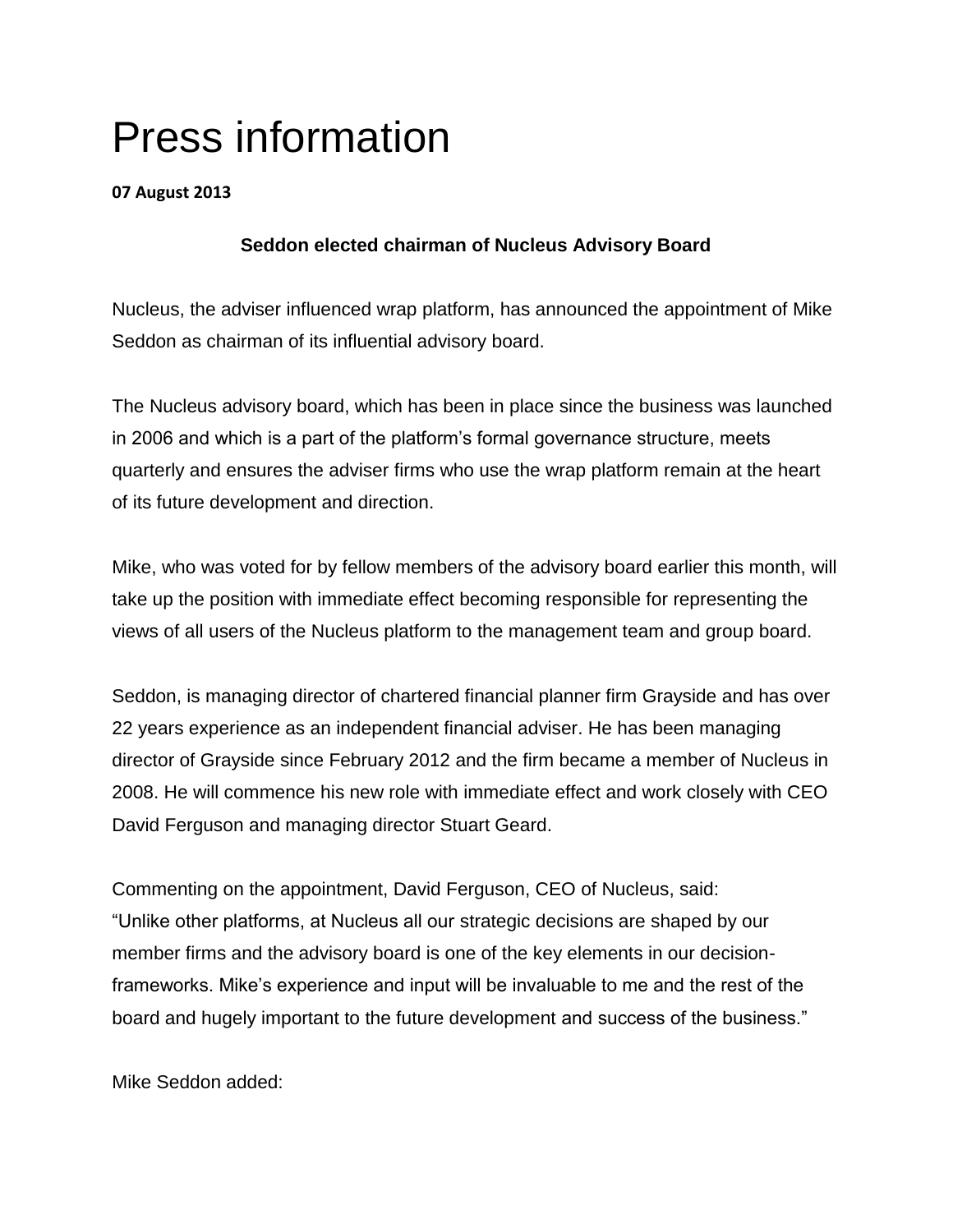"I have been impressed by the management ethos at Nucleus and the transparent way of working is one of the reasons we at Grayside joined in the first place. It is absolutely right and proper that as member firms we have proper representation at the board table and I look forward to playing my part in representing my fellow advisers. It is through this collaborative structure that, I believe, Nucleus can continue to be a force for positive change in the UK financial advice market."

-Ends-

**For further information please visit www.nucleusfinancial.com or contact:** Emma Evans, MRM – 020 3326 9905 / 07875371689 Andrew Appleyard, MRM – 020 3326 9908 / 07909 684 468

**Notes to editors:**

## **About Nucleus**

Nucleus Financial Group is an online wrap based business platform.

Nucleus was founded in 2006 by a number of high quality advisers who shared a commitment to create a market where advisors have the infrastructure and desire to place the client centre stage.

Since foundation Nucleus has established itself as a major force for change in the market. It is now a community of adviser businesses who through ownership and control of the business process seek to create a better customer experience.

The management team is led by David Ferguson chief executive, and offers extensive experience across all areas of the UK retail financial services market.